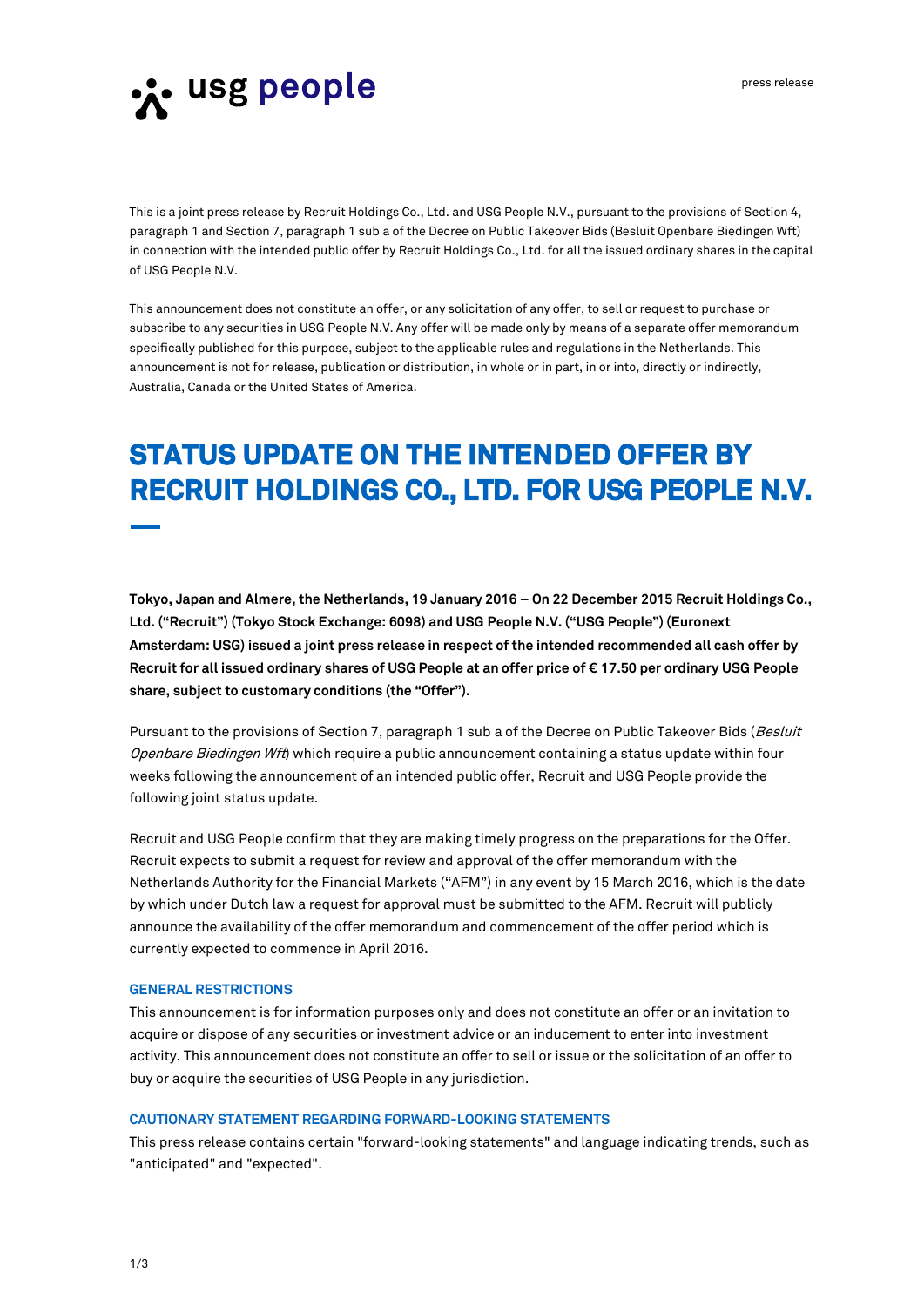**, usg people** 

Any forward-looking statements apply only on the date of this press release and are based on current expectations and convictions and, by their nature, are subject to a number of known and unknown risks and uncertainties as a result of which the actual results and performance may differ substantially from expected future results or performance expressed or implied in the forward-looking statements. The information and views contained in this press release may change without prior notice, and neither Recruit nor USG People has the intention nor the obligation to update forward-looking statements in this communication, except insofar as it is obliged to do so by any applicable legislation or by the rules of any stock exchange on which their respective shares may be traded.

Although Recruit and USG People believe that the assumptions upon which their respective financial information and their respective forward-looking statements are based are reasonable, they can give no assurance that these assumptions will prove to be correct. Neither Recruit nor USG People, nor any of their advisors accepts any responsibility for any financial or other information contained in this press release relating to the business or operations or results or financial condition of the other or their respective groups.

## **DISCLAIMER**

The distribution of this press release may in some countries be restricted by law or regulation. Accordingly, persons who come into possession of this document should inform themselves of and observe these restrictions. To the fullest extent permitted by applicable law, Recruit and USG People disclaim any responsibility or liability for the violation of any such restrictions by any person. Any failure to comply with these restrictions may constitute a violation of the securities laws of that jurisdiction. Neither Recruit nor USG People, nor any of their advisors assumes any responsibility for any violation by any person of any of these restrictions. Any holder of shares of USG People who is in any doubt as to his position should consult an appropriate professional advisor without delay. This announcement is not for release, publication or distribution, in whole or in part, in or into, directly or indirectly, Australia, Canada or the United States of America.

# FOR MORE INFORMATION, PLEASE CONTACT:

# **Recruit: USG People:** Graeme Maude **Dirk Veerman** Global Staffing Business Telephone: +31 (0)36 529 95 25

Managing Director of Business Development Corporate Director IR and Communications press@r.recruit.co.jp dveerman@usgpeople.com

#### **Disclaimer**

This press release is available in Dutch and English. In the event of ambiguities, the English text shall prevail.

### **About Recruit**

Founded in 1960, Recruit Holdings is a leading information services and human resources company in Japan. Through a wide range of services, Recruit is focused on a variety of areas, including employment, education, housing, marriage, travel, restaurants, beauty, cars, hobbies, and lifestyles. Recruit has more than 30,000 employees and operates all over the world.

For further information, visi[t http://www.recruit-rgf.com.](http://www.recruit-rgf.com/)